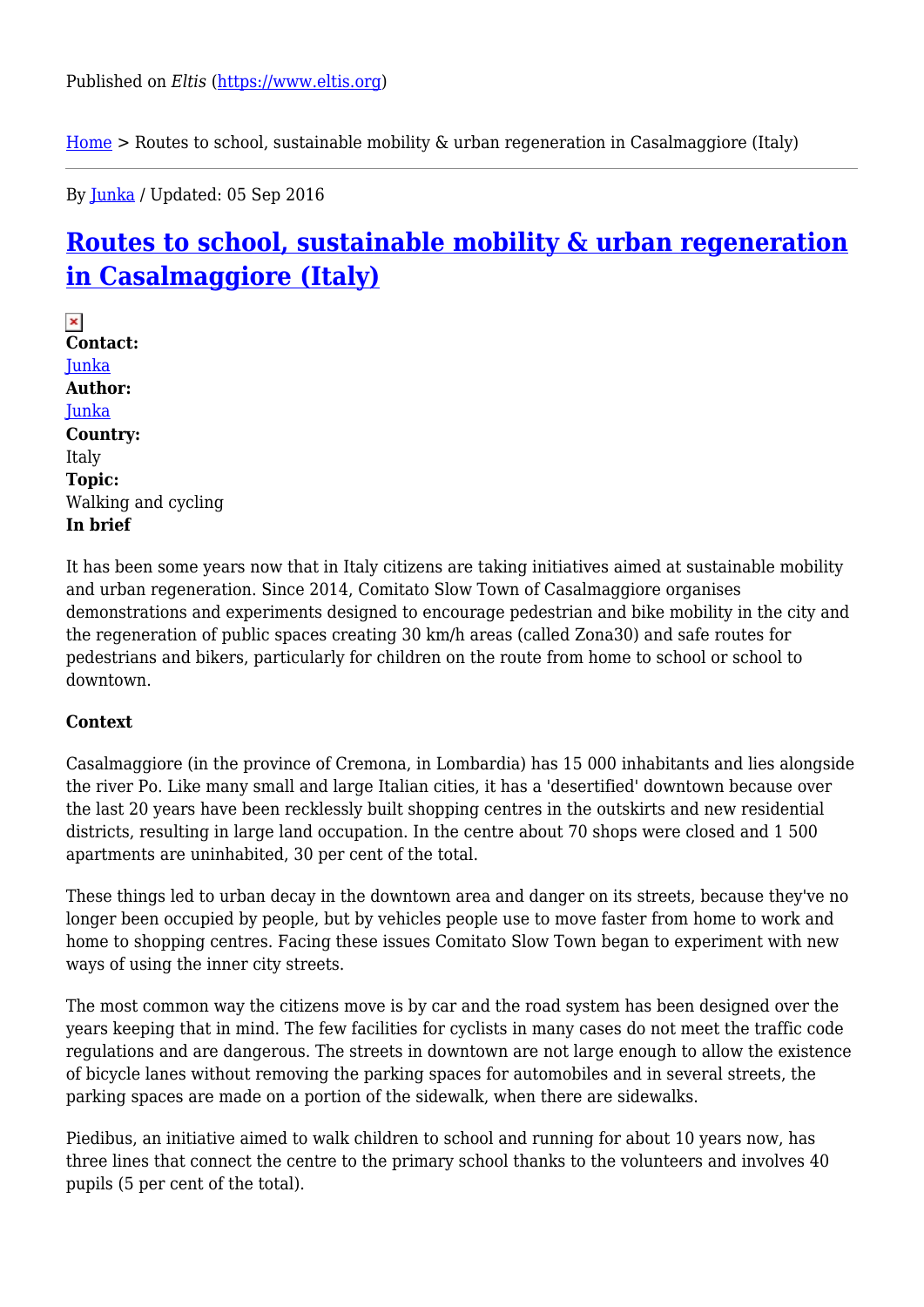This Piedibus, despite being very useful for the children and families involved, did not solve the many problems existing on the road to school.

# **In action**

# **Zona30**

In 2014, thanks to a notice of Fondazione Cariplo aimed at 'Comunità Resilienti' (so-called communities that are resilient despite many aspects of locally identified environmental difficulties) and the involvement of an architect specialising in Zona30 (Matteo Dondè from Milan), it was possible to develop and test a 30 km/h speed-reducing project in a street of the centre through the installation of urban and green furniture on the roadway which has created a slowdown chicane.

This experiment, which originally was intended to last 2 days, because of the great success and as a result of a petition that in a few days, reached more than 1 000 signatures, remained for the next 3 months. Comune di Casalmaggiore then commissioned to Architect Dondè a final project which in 2 years has unfortunately remained on paper due to lack of funds.

# **La città dei bambini (children's town)**

At the end of 2014, Comitato Slow Town presented also to the municipality a school mobility plan inspired by the experience 'Meglio a piedi' in the canton of Ticino in Switzerland. A very articulate plan that, among other suggestions, proposed to use the main bank of the river as the primary safe way to school and close some streets to traffic near the school complex during entry and exit hours. The plan was put to the test by the Comitato Slow Town in May 2015 with the participation of local schools and the assistance of the local police.

Given the success of the test and the requirements the plan required (a further project implementation and light infrastructure such as a dirt road), the Comitato Slow Town has organised in May 2016 a new exhibition entitled 'La città dei bambini' (children's town). With the involvement of private construction companies and 'Botteghe di prossimità' (shops displaced along the track) what was missing was realised.

# **Tangenziale dei bambini (children's ring road)**

In the three-day event 'La città dei bambini' it was inaugurated the 'Tangenziale dei bambini', a pedestrian/cycle path which is spread over a couple of kilometres along the main bank of the river Po. The route is an extremely safe route because it is closed to vehicular traffic and therefore suitable as road to school.

It is an actual ring road with traffic signs, in every way suitable for children. It will be used by children to get to and from school, the gym, the library, and the most attractive places in the downtown area, surrounded by beautiful scenery and sheltered from traffic risk and smog.

'Tangenziale dei bambini' has all the features of a true ring road: it is peripheral, unites all the main sites of downtown and is equipped with exits (nine).

This ring road allows children to stay clear of the downtown street risks, especially in the rush hours of the schools when 1 000 people (parents and pupils) have a hard time weaving in and out of curves, dangerous crossings, double parked cars, lack of sidewalks and crosswalks.

The new route, siding river Po, not only avoids all these risks and is as long as the other ones (15 minutes inside nature) but is proposed as alternative transport by all means. The Piedibus will profit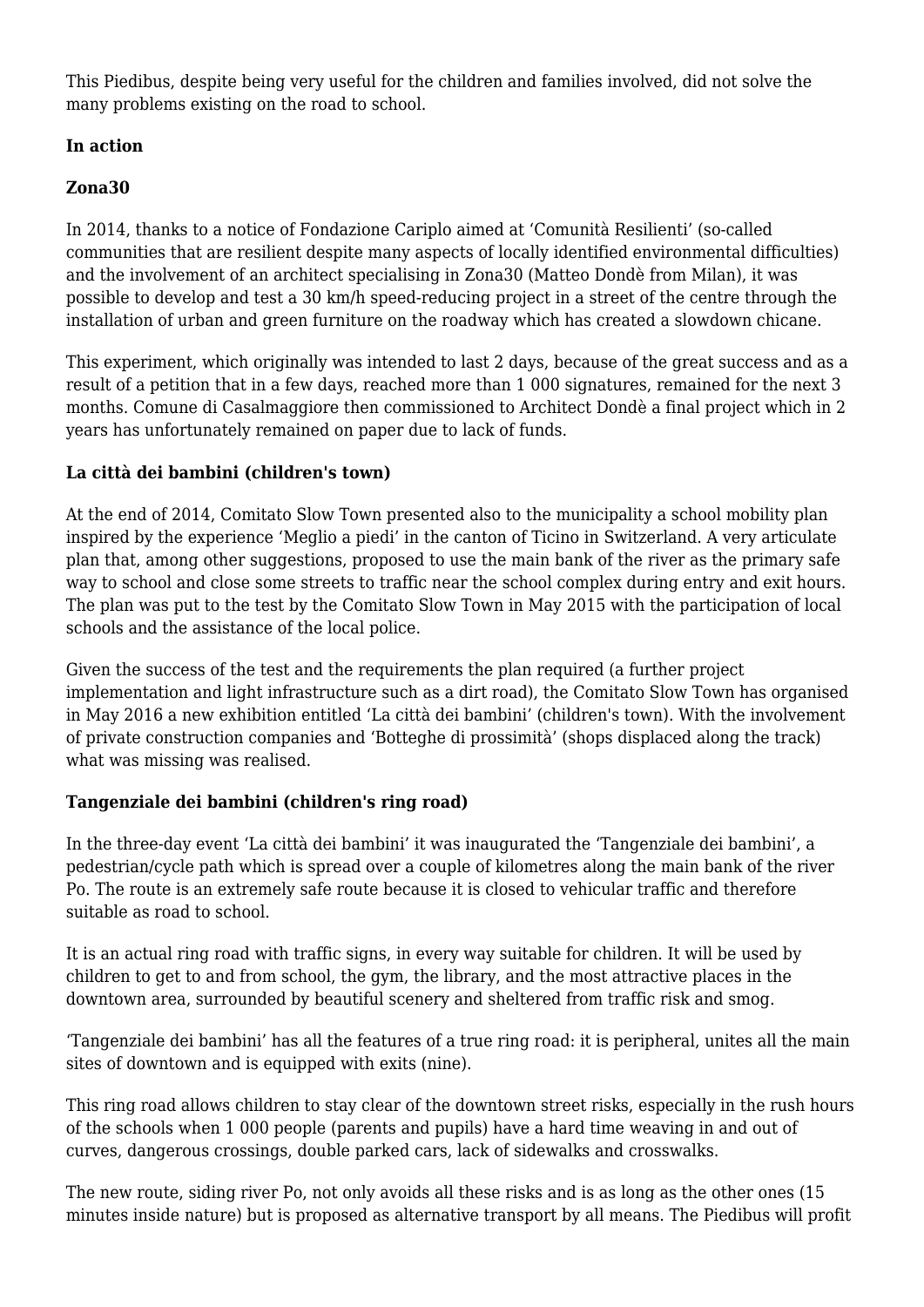so much from this additional track that from next year one of the lines could be the ring road.

For the project has not been necessary the construction of something new but only to adapt an existing route in two simple steps. The realisation of a dirt road to connect the main bank to the city and give continuity to the whole track. This dirt road was designed and built thanks to private companies in the area that cared for the safety of children. The project was submitted to the municipality that gave the authorisation to perform the works on its areas.

The municipality did not use its own resources to build the dirt road and, in addition, will benefit from the less stressed downtown streets. The entire community will benefit from the reduction of accidents, especially the weaker users, and the reduction of acoustic and air pollution.

#### **Metrominuto Casalmaggiore**

Linked to 'Tangenziale dei bambini' there is the MetroMinuto project. The ring road has nine exits located by the stairs and descents down the main bank. Every exit has a sign indicating name and number of the exit, images of relevant destinations along the route, metres and minutes needed to the destinations. Each exit is marked with a different colour and has simple graphics, suitable for children.

# **MetroBottega Casalmaggiore**

MetroBottega completes the mobility project of Comitato Slow Town, allowing everyone to enjoy downtown without using the car, starting from the main bank with 'Tangenziale dei bambini', Metrominuto and its nine exits/routes.

MetroBottega is a map showing the main downtown streets grouped in 10 different coloured lines. This 'pedestrian open sky metro' will help citizens finding the products and services they need and 'Botteghe di prossimità' .

# **Results**

To the nearest "Botteghe" to be known also by who doesn't live in Casalmaggiore and who would like to stop and by something, by passing through the city.

"MetroBottega" of Casalmaggiore is nothing more than the evolution of "Metrominuto", adopted by the city of Pontevedra, in Spain and then retaken in Italy, by cities like Firenze, Modena, Cagliari. In this case, it is a tool that has not only the purpose of incentivizing the use of feet for short movements, but also the purpose of promoting the "Centro Commerciale Naturale" (Natural Shopping Centre), represented by the nearest "Botteghe". Sadly, during these years, these ones have suffered both the arrival of the shopping centres and the decrease of consumption due to the economic crisis.

The binomial of the "Mobilità sostenibile pedonale/ciclabile" (Sustainable foot/cycle mobility) and the "Rigenerazione urbana" (Urban regeneration) of public spaces will need to go at the same place in the next years. Indeed, it was seen that where the aims were soft mobility and road security, the "Botteghe" have increased, streets are full of people, the community meaning is strong and sociality and live quality of the inhabitants is high, whereas where was let more public space to car (by occupying reserved sidewalks and cycle paths with car very often), the citizen fabric has deteriorated and depleted, by changing the city centre into a desert of closed activities, dirty sidewalks due to the lack of daily maintenance and where the flourish of micro-criminality has fitted this hole.

This change need to be done by starting from the Children and the new generation who are not yet inured by routine and can better appreciate pedestrian and cycle ways. The beginning is road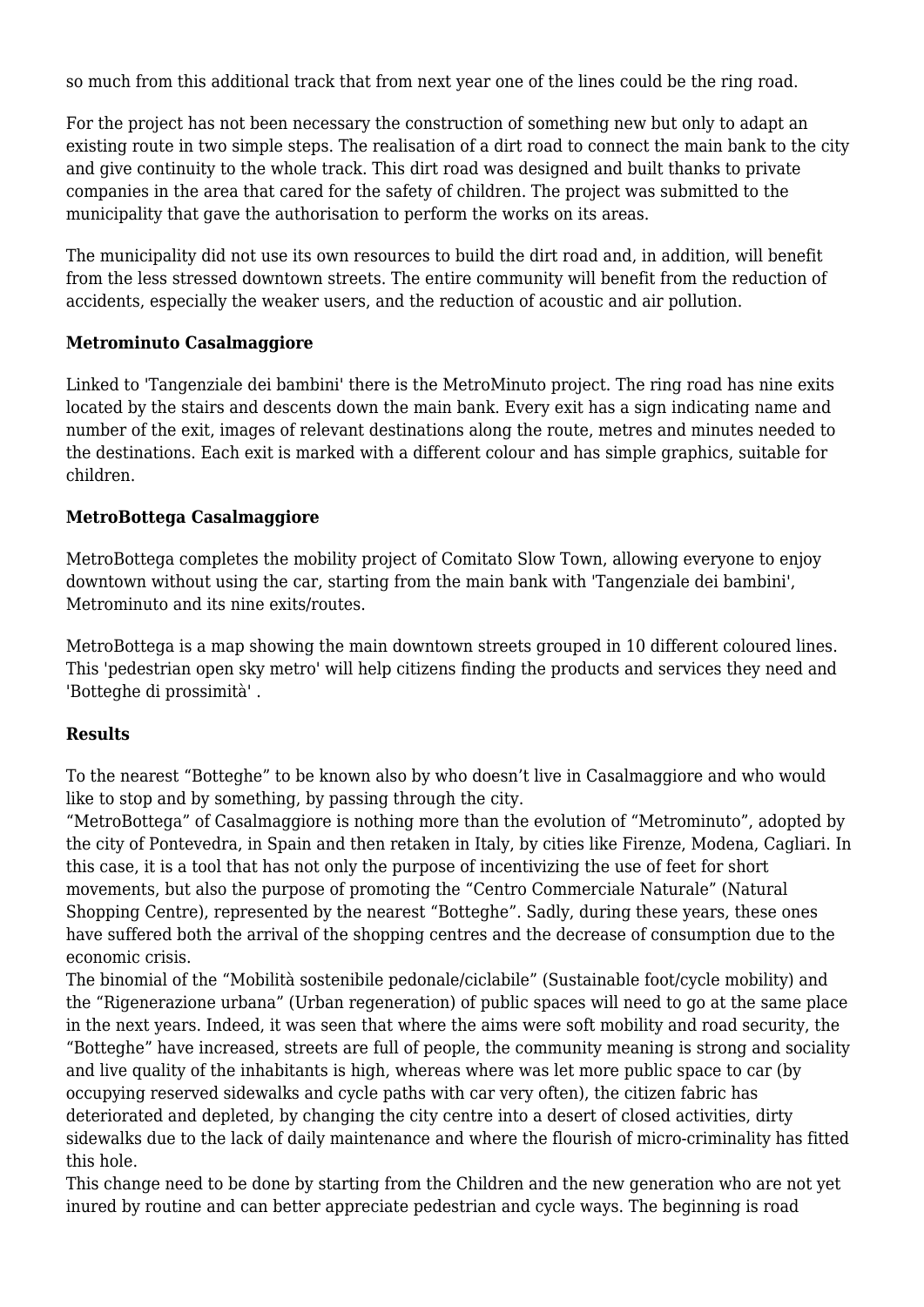security in order to give an opportunity to the Children to gain independence in their own movements and to be the protagonist in first person of the change of the adults. Indeed the "Tangenziale dei Bambini", the "Metrominuto" and the "MetroBottega" can represent the keystone to change from the bottom the movement dynamics of people in the cities.

#### Results

The experimentation has had a great success and the light infrastructures placed (the signs) and the dirt road are currently remaining at their place, even if the experimentation was 3 days long. Classes have now a safety alternative of movement by foot and by bike along the school-city centre paths. The four school involved took part at the event/experimentation with enthusiasm and the acceptance of the Associations of the territory, which have been united on the topic of Children and Safety, was huge.

During the days of the event, classes began to use the "Tangenziale" and the dirt road in autonomy, in this way the second classes have completed their programme "Conoscere il territorio" (Knowing the territory), which is provided by the POF (Piano di Offerta Formativa – Education Provided Plan), the first classes had visited the Library during the following days, by using the "Tangenziale" and the exit 6 of the Library , according to the recommended itinerary. This has confirmed how the path of the "Tangenziale" and the proposed exits meet the needs of mobility and safety of the students. The participation of the parents for what concerns the itinerary home-school

has been slower and it still is, because the common habit of car use is hard to oppose. Therefore, for the future it will be important the parents involvement and the application of the "Piano di Mobilità scolastica" (School Mobility Plan), which incentivizes the home-school movements by foot and by bike and disincentivizes the car use. The closing of the streets near the school complex, as it happens for the best European experiences of school sustainable mobility and the disagreement of behaviours against the rules of the road of the parents-drivers, could be a valid aid by picking the most sustainable choices. Other initiatives can help the change such as the organisation of weekly biketoschool every Friday. Children are very happy to move with independence and they are the best teachers for the parents.

The collaboration and the communication with the City Administration is all to build. In a politic perspective contributed, we count on asking the Administration a contributed itinerary of urban regeneration, restraint of the speed in the inner city and safety of the home-school and school-centre paths. It will be necessary the building of the culture of sustainable mobility, the changing of habits and the winning of disinterest.

The incentive of this type of activity has also a number of relevant economic returns for the city cash desks, which won't be forced anymore to provide compulsorily shuttle buses to schools in order to move the classes for just few hundred meters.

Like for "Zona30", the project has allowed us to assert that the direct experimentation of initiatives of restraint of the traffic and of a different urban mobility, leads to a better understanding and acceptation of the best way and allow to generate an instant, but also long-lasting change. Therefore the keyword is EXPERIMENTATION.

# Future aims

The actualisation of a PUMS (Piano Urbano di Mobilità sostenibile – Urban Plan of Sustainable Mobility), a "Piano di Mobilità Scolastica" (School Mobility Plan) with secure paths, the incentivisation of movements by foot and by bike of the resident inhabitants and the regeneration of public spaces for an improvement of the life quality.

# **In Depth**

[Tangenziale dei Bambini website](http://tangenzialedeibambini.blogspot.it/) (in Italian)